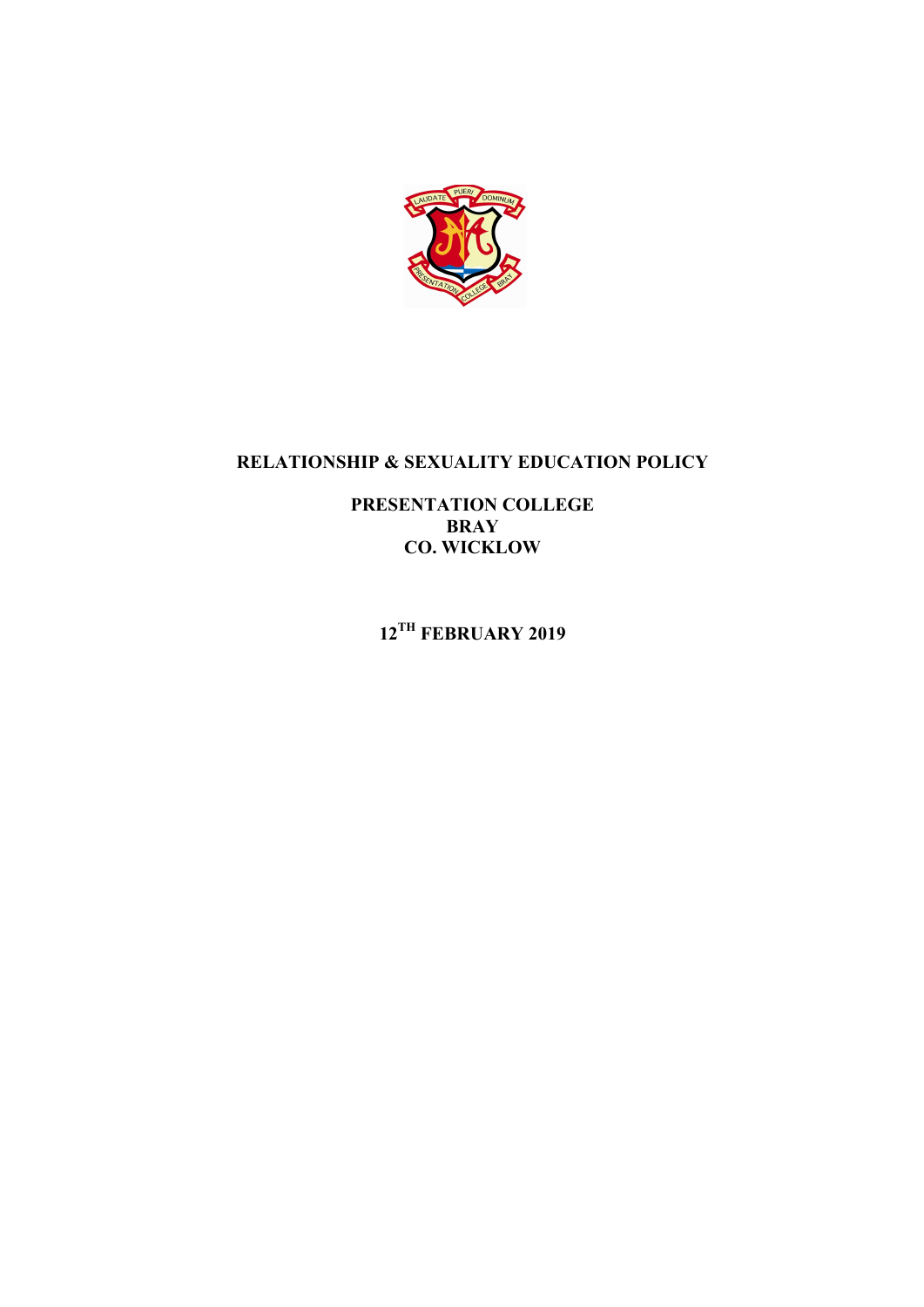

This RSE policy is intended as a written statement of the aims of the RSE programme within Presentation College, Bray. The policy reflects the relationship of RSE to SPHE and other subjects e.g. .Religious Education, Science and Biology and elements of the relationship aspect of the policy may be found in the English and History courses. This policy will seek to define the organisation and management of RSE within Presentation College. This policy should be read in conjunction with the Presentation College Bray Child Safeguarding Statement 2018, appended to this document and available under the policy tab on the college website.

This policy applies to all aspects of teaching and learning about relationships and sexuality. It also applies to all school staff, students, parents /guardians, visiting speakers, invited guests, volunteers and members of the Board of Management.

## **Mission Statement**

Presentation College is a Catholic Boys' School. The staff, students and parents of Presentation College, Bray, seek to promote a safe, caring environment and a well-balanced student-centred curriculum which encourages self-reliance, respect and responsibility.

Parents are recognised as the primary educators while teachers nurture and develop student learning. In partnership, we hope to enable all students to leave school with the skills necessary to participate fully in societyand to live independent and fulfilled lives.

## **PBST MISSION STATEMENT**

(Presentation Brothers School Trust)

We are committed to working together to make Christ's Gospel of love known and relevant to each succeeding generation.

Our educational tradition draws on the Gospel values of love, justice, freedom, mutual respect and hope. It is both a vision and a tradition, which sees education as the key growth and transformation in the context of the search for meaning, happiness and the common good. This traditions honours Mary, the mother of Jesus, Our Lady of the Presentation, as our model in faith and in living the teaching of Jesus and of His Church.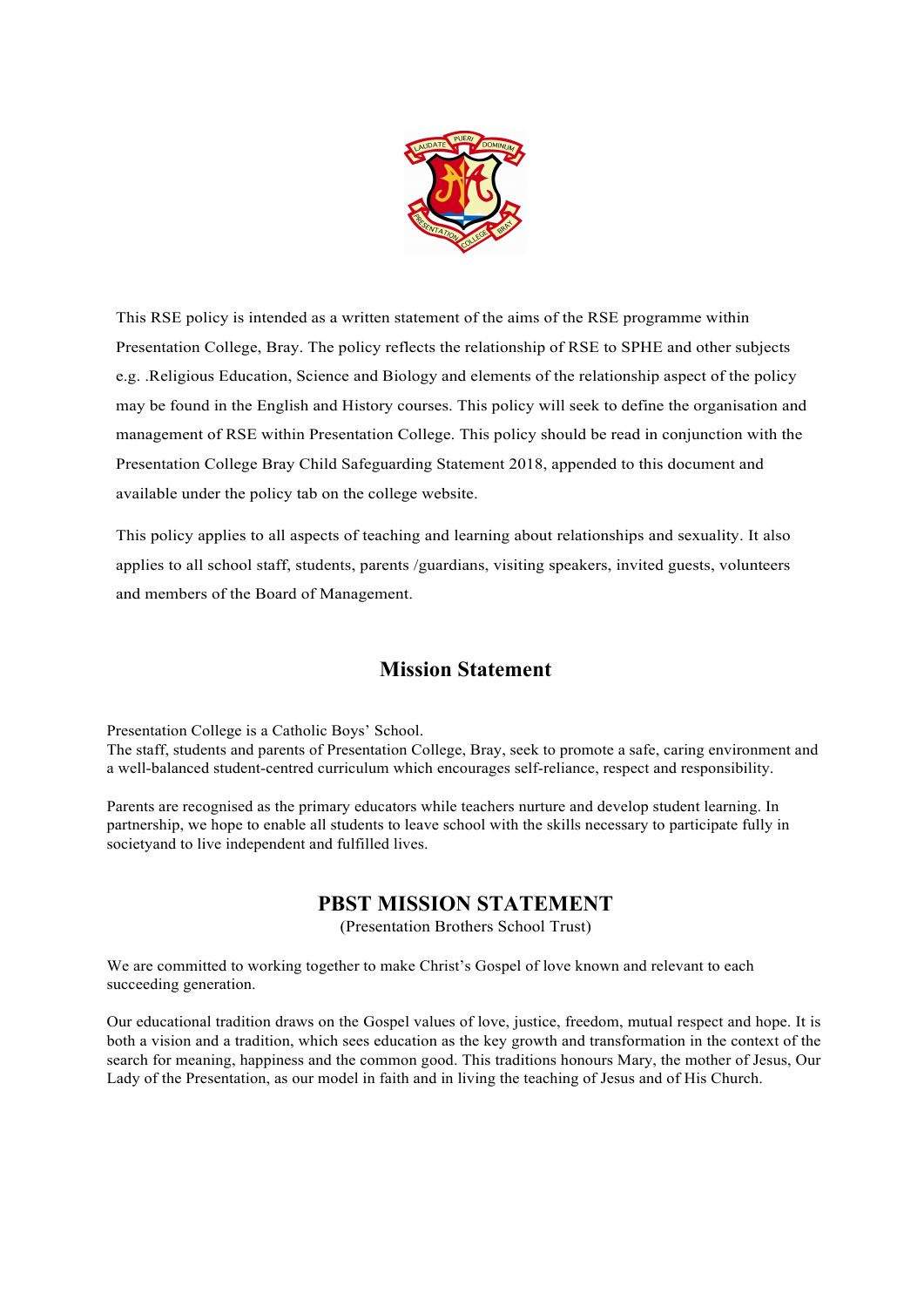#### **Rationale:**

Presentation College believes that RSE is a key element in the development of our students. RSE seeks to address student health and to focus on the personal and social development of our students. Young people in Ireland today are exposed to a wide variety of messages about sexuality and sexual activity. Schools in consultation with parents/guardians need to reflect on how to provide for the needs of their students. Sexual development calls for the critical evaluation of the wide range of information, opinions, attitudes and values with which adolescents are bombarded. Relationship and Sexuality Education in our school hopes to respond to this challenge. Therefore Relationship and Sexuality Education will be an integral part of Social and Personal Health Education taught in our school.

The Education Act 1998 requires that schools should promote the social and personal development of students and provide health education for students. Section 4 of the Rules and Programme for Secondary schools requires schools to have an agreed policy for RSE and a suitable RSE programme in place for all students at both Junior and Senior cycle. Circulars M4/95, M20/96, C23/2010 and C37/2010 also request schools to commence a process of RSE policy development. All these documents are included appended to this policy.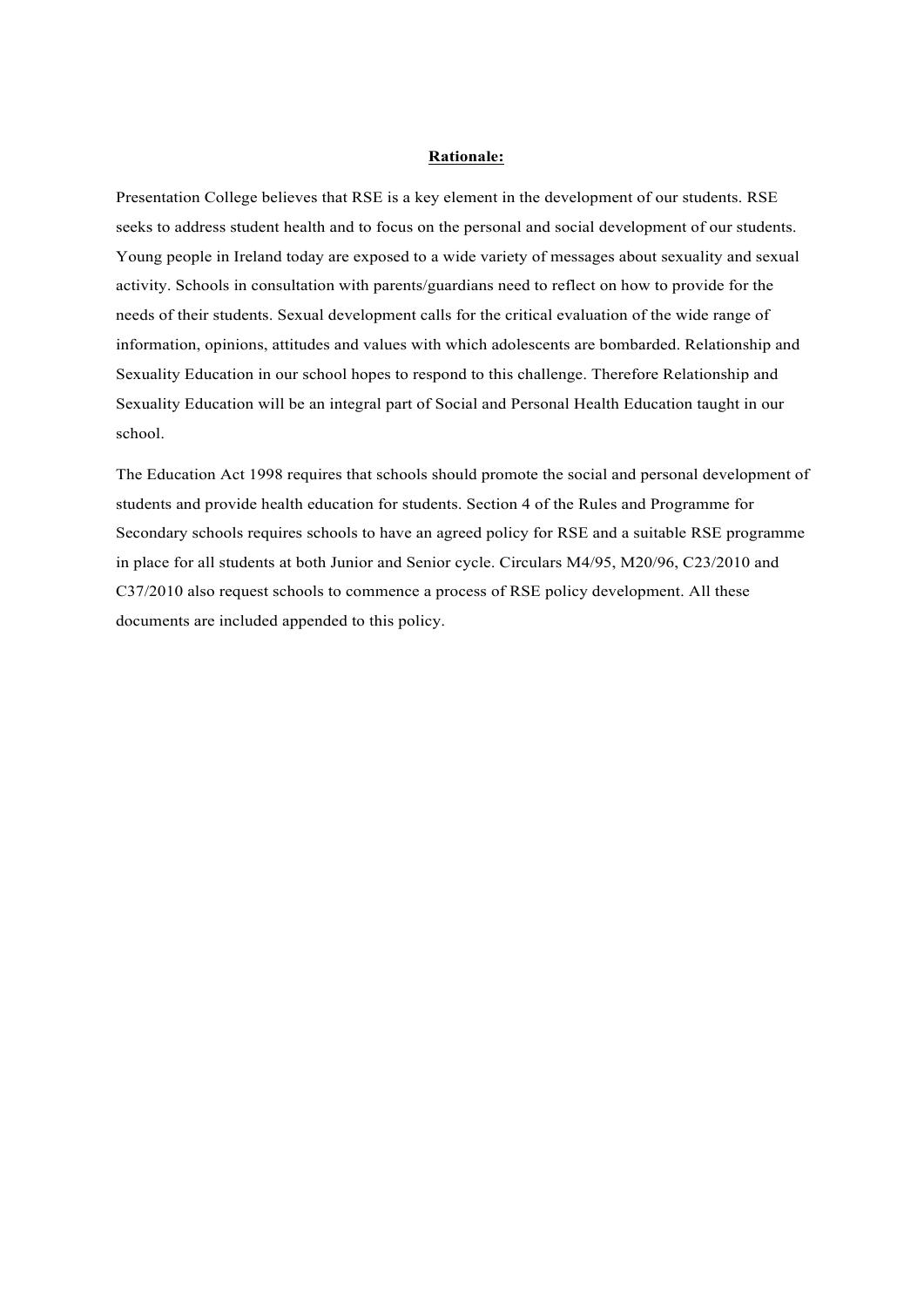For students in Junior and Senior Cycle at Presentation College, the RSE programme is part of Social, Personal and Health Education (SPHE). Within Transition year students will also complete a short course in RSE. The effectiveness of an RSE programme is dependent on a collaborative policy process involving teachers, parents/guardians, members of the board of management and students.

Spiritual, moral, social and religious issues will arise when teaching RSE. The RSE policy will guide teachers in the treatment of such issues in accordance with the ethos of the college.

It is important that teachers of RSE understand that their role is to express the views of the whole school community on these sensitive issues and not their own personal views. In this regard, it should be noted that: Schools are required to deliver all aspects of the RSE curriculum, including those in relation to sexual orientation, contraception, sexually transmitted infections etc.

This can be done within a context in which the teaching of the programme is informed by the school's ethos. A school can express its ethos while at the same time facilitating students in discussing a range of views in relation to topics within the RSE programme.

#### **Aims and Objectives:**

This RSE policy intends to achieve the following:

## **Aims:**

Promote knowledge of and respect for issues involved in human reproduction.

Provide an opportunity to learn about relationships and sexuality.

Encourage students to think and act in a moral, caring and responsible way.

Help students understand and develop friendships.

Help students understanding of relationships.

Help students understanding of sexuality.

Develop a positive attitude towards one's own sexuality.

RSE aims to enable students to develop attitudes and values towards their sexuality in a moral spiritual and social framework, in keeping with the ethos of our school thus aiding them in making informed and thought out choices in relationships.

Help develop links between the teachings of RSE in collaboration with other subject departments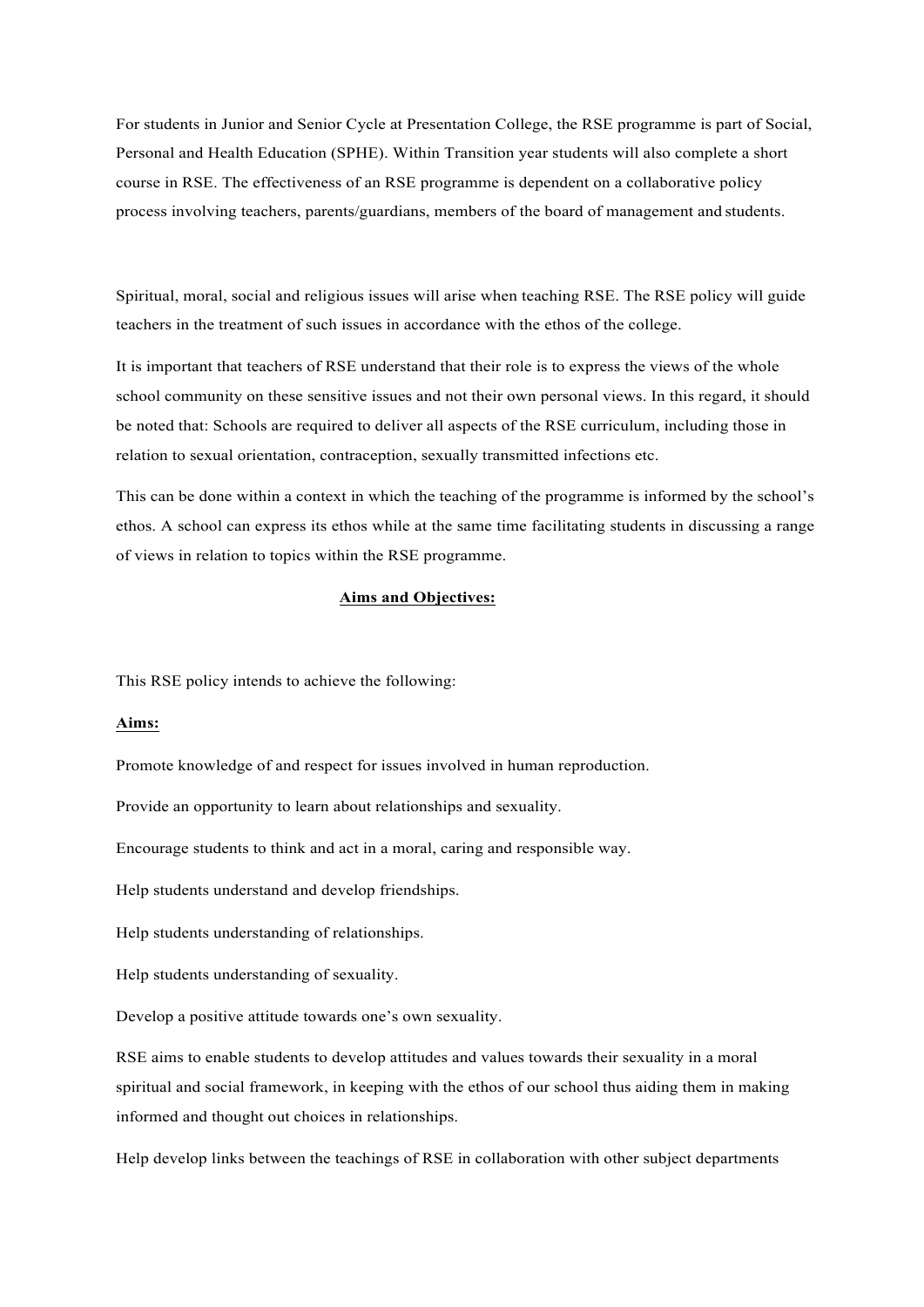## **Objectives:**

The policy will ensure clarity and consensus on how RSE is taught in Presentation College.

It will articulate the aims of the RSE programme. It will clarify the rights, roles and responsibilities of all within the college community in relation to the RSE programme with particular reference to college staff, students, parents/guardians and the board of management/patrons.

It will ensure that teachers, parents/guardians and students understand how the teaching of RSE is linked to the college ethos. It will provide information on the practicalities of delivering the programme.

#### **KEY MEASURES:**

#### **A.Provision of training and staff development:**

Arrangements regarding the deployment of staff will be made by the Principal. Consideration will be given to gender balance. However, it would be preferable to consult with and timetable teachers who express an interest in teaching SPHE/RSE.

All teachers involved in this work do not have to be "experts" on the issues concerned. However, they do require sensitivity to the needs of the group, an ability to deal with questions openly/honestly and preparedness to refer to more expert advice if necessary. The skills acquired in general teaching apply also to RSE.

In service training for the teaching of RSE will be provided by the SPHE support service. In service training will be posted on the in-service notice board in the Staff room and staff will be encouraged to attend by the Principal and the SPHE coordinator. The appropriate teaching resources will be made available to staff subject to budget constraints.

## **B. Inclusion of Parents/Guardians:**

Parents /Guardians are the primary educators of their children and their role in education concerning relationships and sexuality education is seen by the college as central. Moving forward the college may include relevant sections of this RSE policy in the Parent's information pack on enrolment to the college and also in the student's journal. This will apply to both senior and junior cycle. This policy may be altered in consultation with the Parents' Association representatives and the views expressed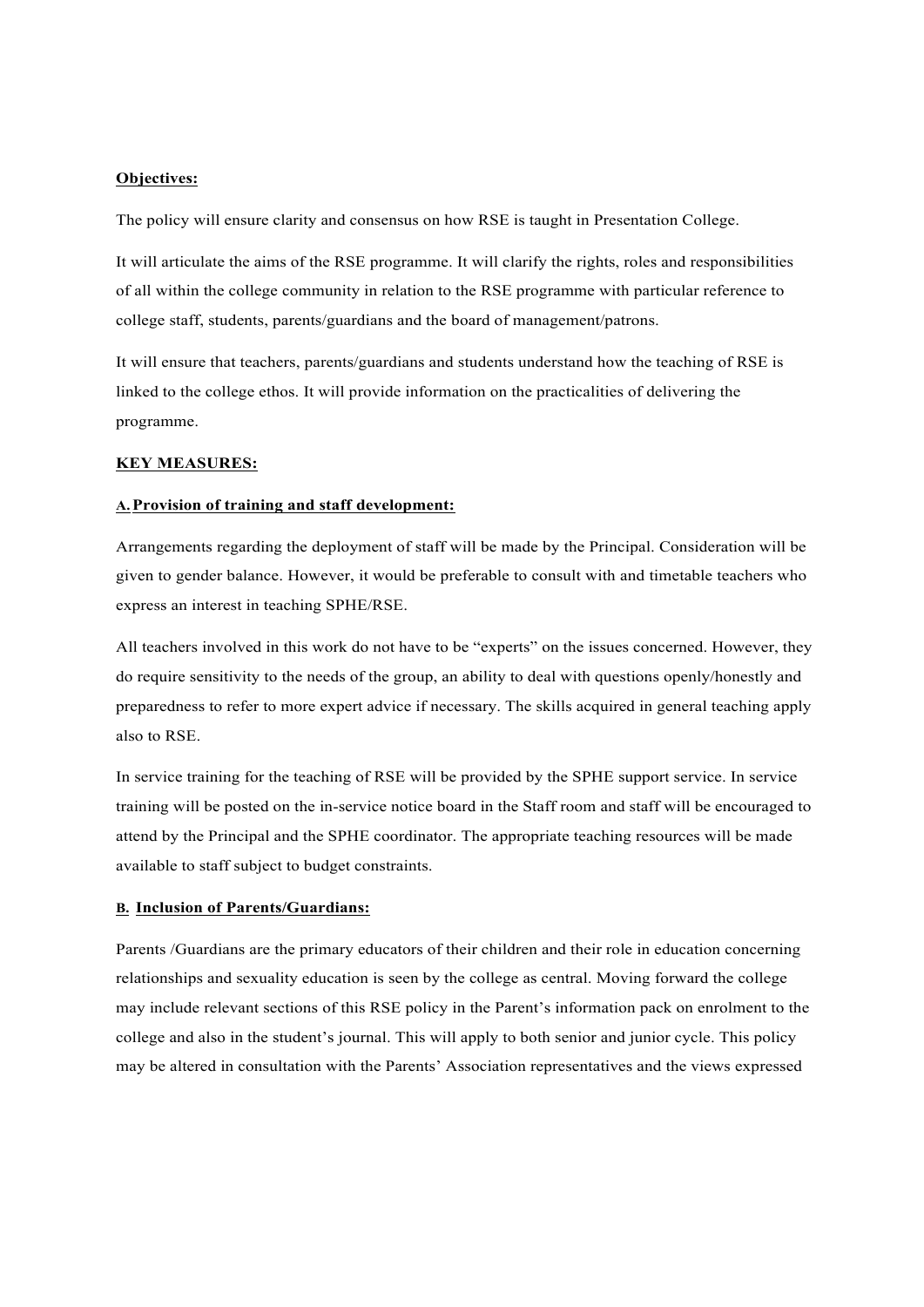by parents will be taken into account when the policy is being reviewed. A copy of this policy will be made available to any parent/guardian on request to the general office.

## **C. Ethical/Moral Considerations:**

RSE is a complex area of the curriculum. A school's RSE policy will provide guidance for teachers on the moral and ethical framework within which the programme will be taught. Issues may include the following:

**Answering Questions:** While it is important to create an environment in SPHE/RSE in which students can discuss issues openly, teachers may not be able to answer all questions asked by students and can set appropriate limits. Students may ask questions about issues which are not included in the curriculum. On these, and on all questions, teachers will use their professional judgment, guided by the age of the students, the RSE curriculum and the RSE policy for the school.

Students should be made aware at the beginning of the RSE programme that asking personal questions of staff and peers is inappropriate and unacceptable. It is suggested that teachers might make available a "question box" in the classroom, into which students may place questions of an embarrassing nature to be dealt with anonymously and in the strictest confidence. If a teacher becomes concerned about a matter that has been raised they should inform/seek advice from the DLP/ Principal/Deputy Principal.

**Confidentiality:** While students should not be encouraged to disclose personal or private information in SPHE/RSE classes, there may be times when they do talk about their own lives. Confidentiality should be respected unless a teacher becomes aware that a student is at risk, in which case the appropriate action should be taken e.g. follow the procedures set down in the Children First: National Guidance for the Protection and Welfare of Children 2017. Under Section 2 of Children First 2015 Teachers are Mandated Persons and from 11th December 2017 will have additional statutory responsibilities. Mandated Persons are people who because of their training and/or employment, are in a key position to help protect children from harm. The Children First Act 2015 places a legal obligation on mandated persons to report child protection concerns at or above a defined threshold to Tusla - Child and Family Agency or their DLP (Principal) or assistant DLP (AssistantPrincipal)

In cases of under-age sexual activity, Children First, Chapter 2, Pg. 13 says "You should always inform DLP/ Tusla if you have reasonable grounds for concern that a child may have been, is being, or is at risk of being abused or neglected. You can report your concern in person, by telephone or in writing — including by email — to the local social work duty service in the area where the child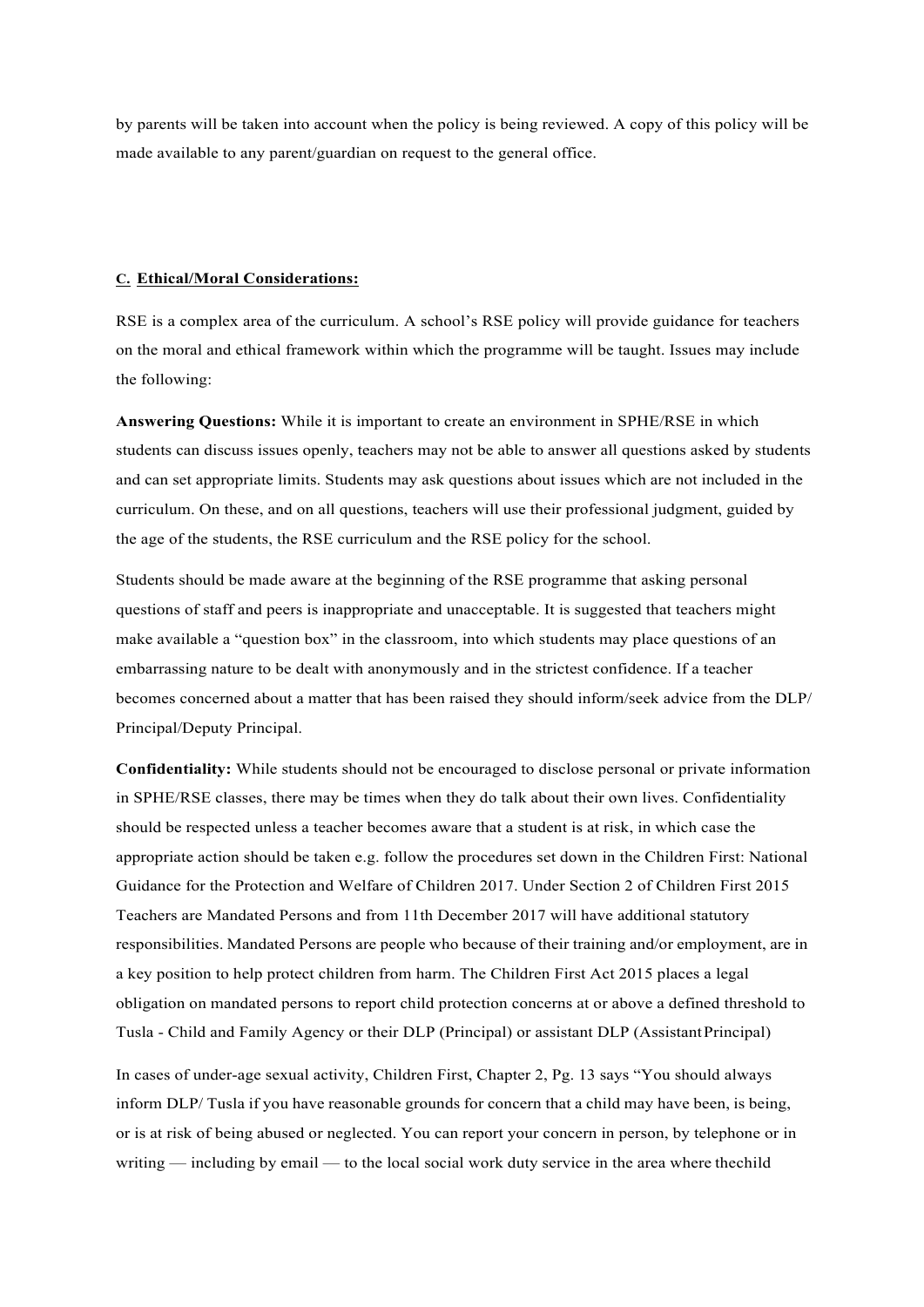lives. You can find contact details for the Tusla social work teams on the Tusla website ", you may also inform the DLP for the school who is the Principal. The school DLP has responsibility for ensuring that the standard reporting procedure is followed, so that suspected child protection concerns are referred promptly to the designated person in the college /TUSLA the Child and Family Agency or in the event of an emergency and the unavailability of TUSLA, to An Garda Síochána. If you wish to report a child protection concern you should speak to the DLP in your school and you may make a joint report. It is important that the students must be made aware of the limits of confidentiality and that teachers do not give unconditional guarantees of confidentiality. Teachers may refer back to the ground rules agreed at the start of their SPHE programme. Students must be aware that any incident may be conveyed to the Principal and possibly the parents /guardian if the Principal decides that it is in the best interests of the child. Teachers do not always need to inform students when the content of a conversation can no longer be kept confidential.

**Sexual Activity:** It is advisable for teachers to give young people information on the age of consent which, following the passage of the Criminal Law (Sexual Offences) Act, 2006, is 17 years of age for both males and females. For the purposes of criminal law, the age of consent to homosexual or hetrosexual activity is 17 years. This means, for example, that a sexual relationship between two 16 year-olds is illegal, although it might not be regarded as constituting 'child sexual abuse'. However, if there are material differences in maturity or capacity to consent (e.g. if one child has an intellectual disability) or the relationship between the parties engaged in the sexual activity concerned is intimidatory or exploitative of either party then it would be viewed as grounds for concern and a report would need to be made to DLP/ Tulsa.

**Family Planning/ Contraception:** The post-primary RSE Curriculum Guidelines state that the subject of family planning should be covered within the Senior Cycle RSE programme. There is a lesson on family planning in the RSE Senior Cycle Resource Materials on P77 and also in the "TRUST "pack. The RSE programme requires that young people are provided with information about methods of contraception, including Natural Family Planning. Age appropriate information is already taught as part of the Junior Certificate science curriculum. Schools can use their discretion with regard to the age at which students receive any aspect of the RSE programme.

**Sexual Orientation:** The post-primary RSE Curriculum Guidelines include the subject of sexual orientation. There is a lesson on sexual orientation in the RSE Senior Cycle Resource Materials on P151. RSE training courses delivered by the SPHE Support Service provide teachers with further materials. The college may decide if the topic needs to be addressed before Senior Cycle, especially if homophobic bullying is an issue. Teachers do not promote any one lifestyle as the only acceptable one for society. Therefore it is inevitable and natural that homosexuality will be discussed during a programme of sex education.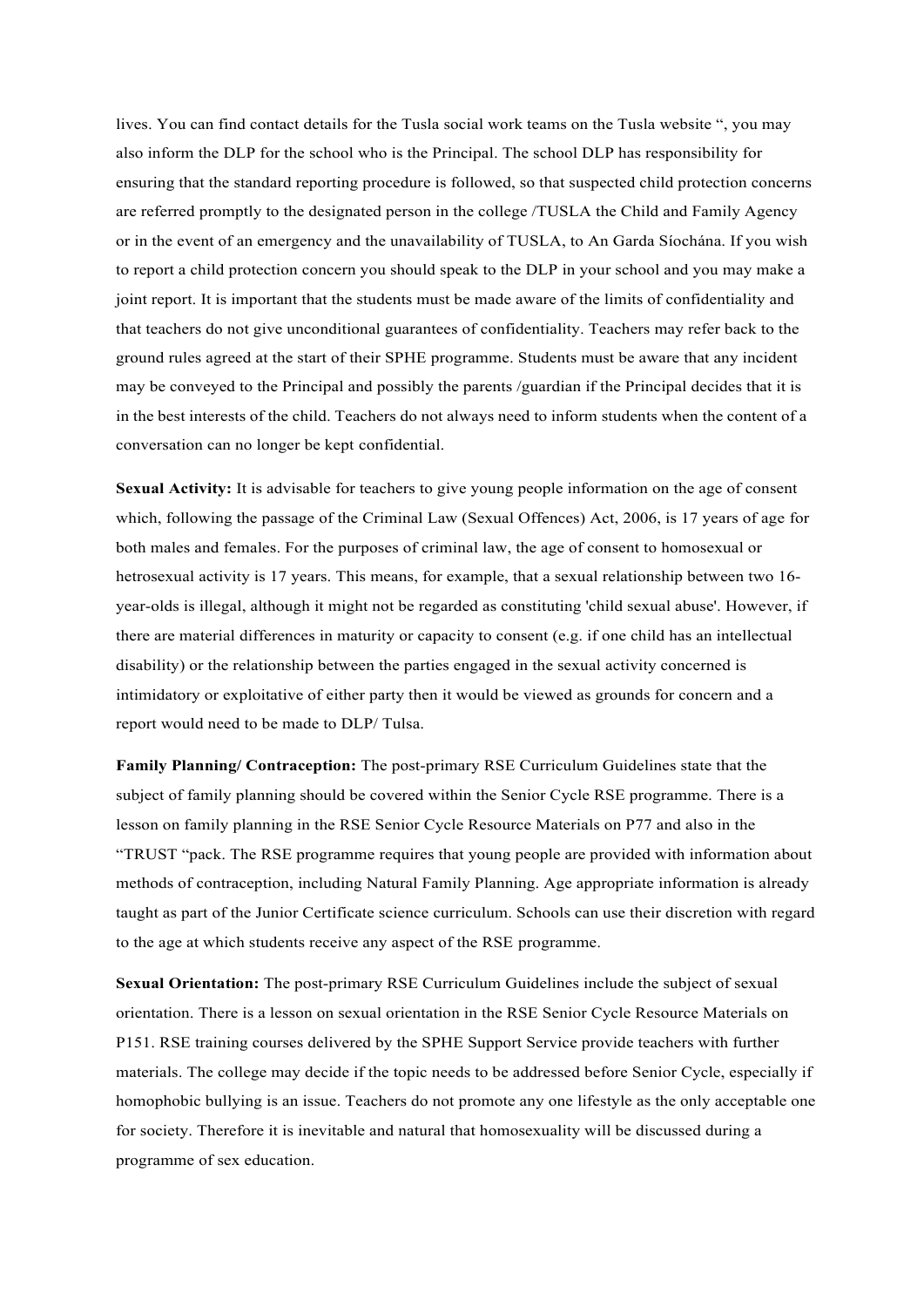One of the many advantages of exploring issues concerning homosexuality is the opportunity to correct false ideas, assumptions and address prejudice. Discussion of homosexual/ heterosexual activity should also be appropriate to the age of the pupils.

The Equal Status Act 2000 and the Equality Act 2004 prohibit discrimination across nine grounds, including sexual orientation. Consideration needs to be given to the messages that are conveyed if the subject of homosexuality is not discussed in schools. It is important that any student who is coming to terms with their sexual identity should not experience any harassment, embarrassment or isolation which may impact on their mental and emotional health and they should be offered support from the Pastoral Team.

**Abortion:** This topic will be dealt with in an age appropriate, open manner, looking at all aspects of the issues in a non-directive way.

**Sexually Transmitted Infections (STIs):** While awareness of STIs is one of the objectives of the Second Year SPHE/RSE syllabus, STIs are mainly addressed in Senior Cycle. There is a lesson on STIs in the RSE Senior Cycle Resource Materials on P103 and also in the "TRUST "pack. Given that rates of STI transmission are increasing, it is important that the subject is addressed in schools. Visiting Nurses/ Medical professionals may attend or give presentations if needed but best practice is for the class RSE teacher to deliver information if possible, this is done so as to ensure continuality and promote openness /questions which student may feel uncomfortable asking a stranger.

#### D. **Practical Issues** –

All students in the Junior cycle have one period of SPHE per week. RSE will be included as part of their SPHE programme. Students in Transition Year will complete a short course (10 weeks) in RSE. Students in senior cycle have one period of SPHE a week and will receive tuition in RSE as part of their senior SPHE programme.

The size of the class groups will be determined by the base class.

The boundaries of the RSE programme will be delivered with due deference to : (a) The age of the students (b) The school ethos (c) Limits of confidentiality, limits to discussions and questions. (d) Ensuring that the RSE classroom is a safe place for all, including students and teachers. (e) RSE curriculum guidelines

All visiting speakers must be made aware of the schools RSE policy, Mission statement and the SPHE visitor guidelines as laid down by the Department of Education in circular 0023/2010 to secondary schools. The Pastoral Team are to be advised when visiting speakers are in the College.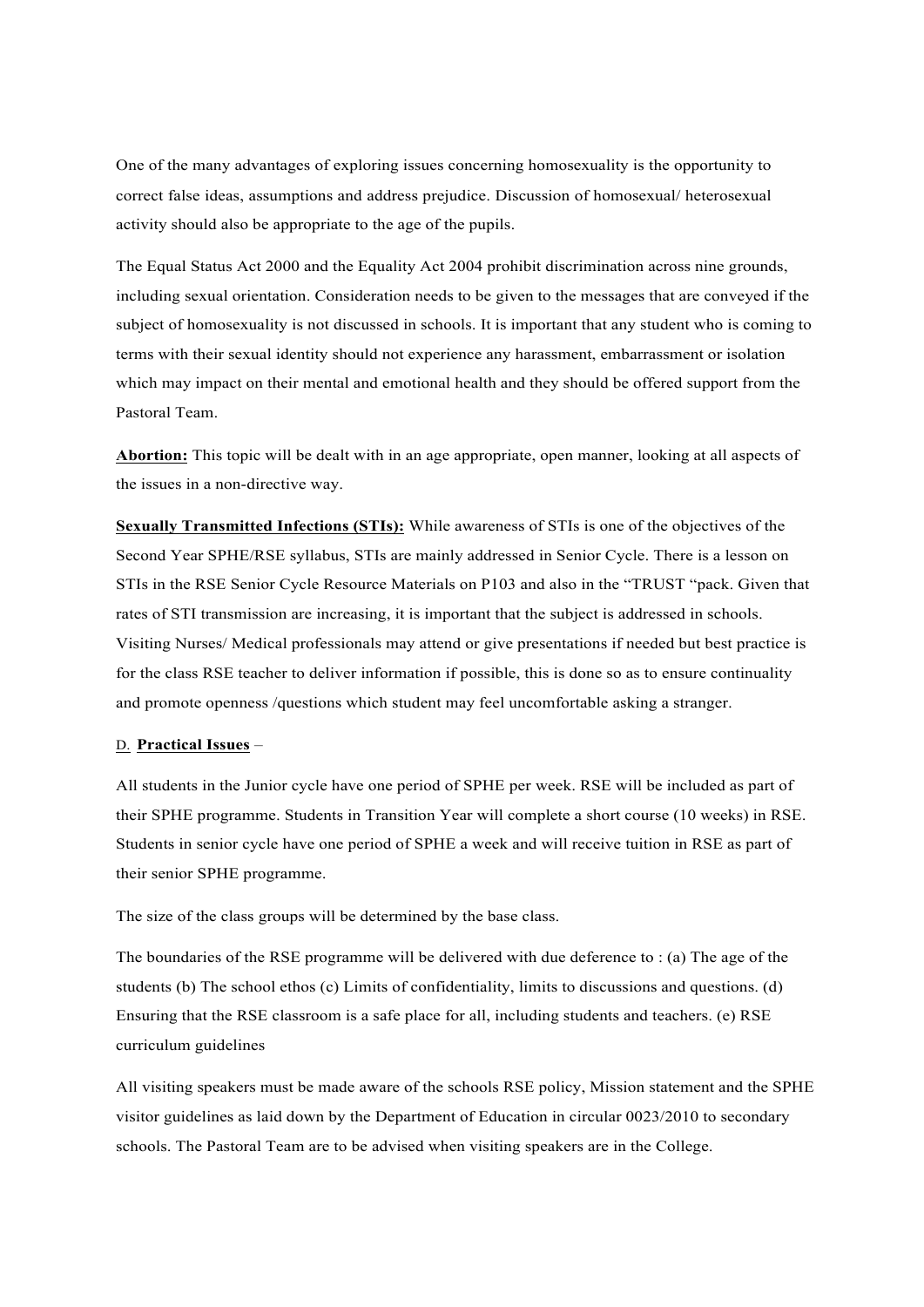Classroom teachers should remain in the classroom with the students; parents may be consulted and made aware of visiting people and agencies. All programmes and events delivered by visitors and external agencies must use appropriate evidence based methodologies with clear educational outcomes.

Such programmes are best delivered by those specifically qualified to work with young people for whom the programmes are designed. Evaluation of the speakers is compulsory.

Provision will be made for students with special needs as laid down by the NCCA guidelines. To comply with these guidelines it will be necessary for the class teacher to consult with the special needs co-ordinator, prior to the programme, to discuss any students with special needs and to ascertain how they can be supported throughout the programme.

Consideration and sensitivity must be given to the needs of students with special circumstances. Consult the Pastoral Team and check the pastoral teams weekly red/amber/green updates.

**Links to other Policies and to Curriculum Delivery:** School policies need to be consistent with one another, within the framework of the overall School Plan. Relevant college policies already in place, being developed or reviewed, will be examined with reference to the RSE Policy and any implications which may impact upon them will be addressed. Similarly the implications of other college policies and guidelines/plans for the RSE policy also need to be considered.

**Identify any links to curriculum delivery:** Social, Personal and Health Education (SPHE) is a Junior Cycle core subject. SPHE provides students with opportunities to develop the skills and competencies to care for themselves and others and to make informed decisions about their health, personal lives and social development. This includes providing information on relationships and sexuality.

Aspects of RSE are delivered across the curriculum, through subjects such as Religious Education, Science, Biology, History and English. In Presentation College our aim is to ensure that all students receive a full and balanced RSE programme from First Year through to Sixth Year.

**Implementation, Arrangements, Roles and Responsibilities:** An RSE policy committee may be assigned the role of coordinating the implementation of the policy. Teaching Staff will have direct responsibility for delivering the RSE programme at Junior Cycle and Senior Cycle. Year Heads have a Pastoral care role in liaising with students, parents/guardians, Career Guidance , Special Education Needs Co-ordinator and teachers.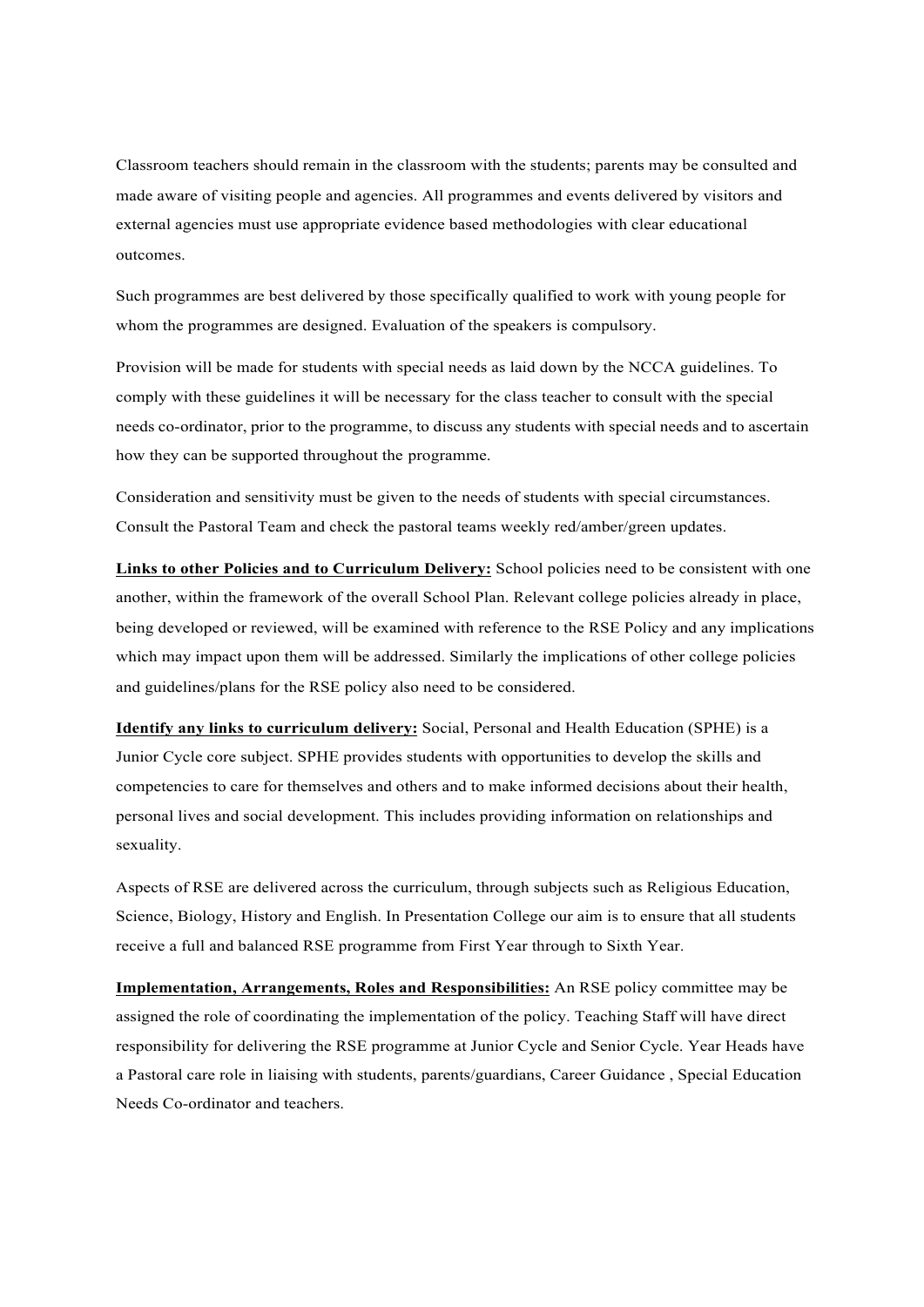**Ratification &Communication:** When the finalised draft policy is ratified by the Board of Management, it becomes the College's agreed RSE Policy. A copy of the RSE policy will be available to staff in their handbook. The entire teaching staff should familiarise themselves with the policy and make themselves aware of any changes implied in curriculum delivery. Parents/guardians will be informed of the RSE Policy from the time of acceptance of the student. A copy of the RSE policy will be available at all times in the General Office and on the school Website.

## **Monitoring the Implementation of the policy:**

The Principal is responsible for the implementation of the policy but may assign the monitoring to the RSE staff.

Reviewing and evaluating the policy:

Ongoing review and evaluation will take place with cognisance of changing information, guidelines, legislation and feedback from parents/guardians, students, teachers and others. The policy will be revised as necessary in the light of such reviews and evaluation and within the framework of school planning.

The policy will be reviewed at 3 year intervals or sooner if necessary. Some practical indicators will be used to gauge the impact and effectiveness of the policy. Such indicators include the following:

A student /teacher evaluation form may be given to some classes at the end of the RSE module.

Policy Completed- December 2018

Policy ratified by Board of Management - 12<sup>th</sup> February 2019

Policy agreed by staff-  $23<sup>rd</sup>$  January 2019

Policy agreed by Parent's Association- 05<sup>th</sup> February 2019

Policy explained to Umbrella Student Council –  $14<sup>th</sup>$  January 2019

Policy accepted by Pastoral Care Team - 23rd January 2019

Date of Implementation-  $12<sup>th</sup>$  February 2019